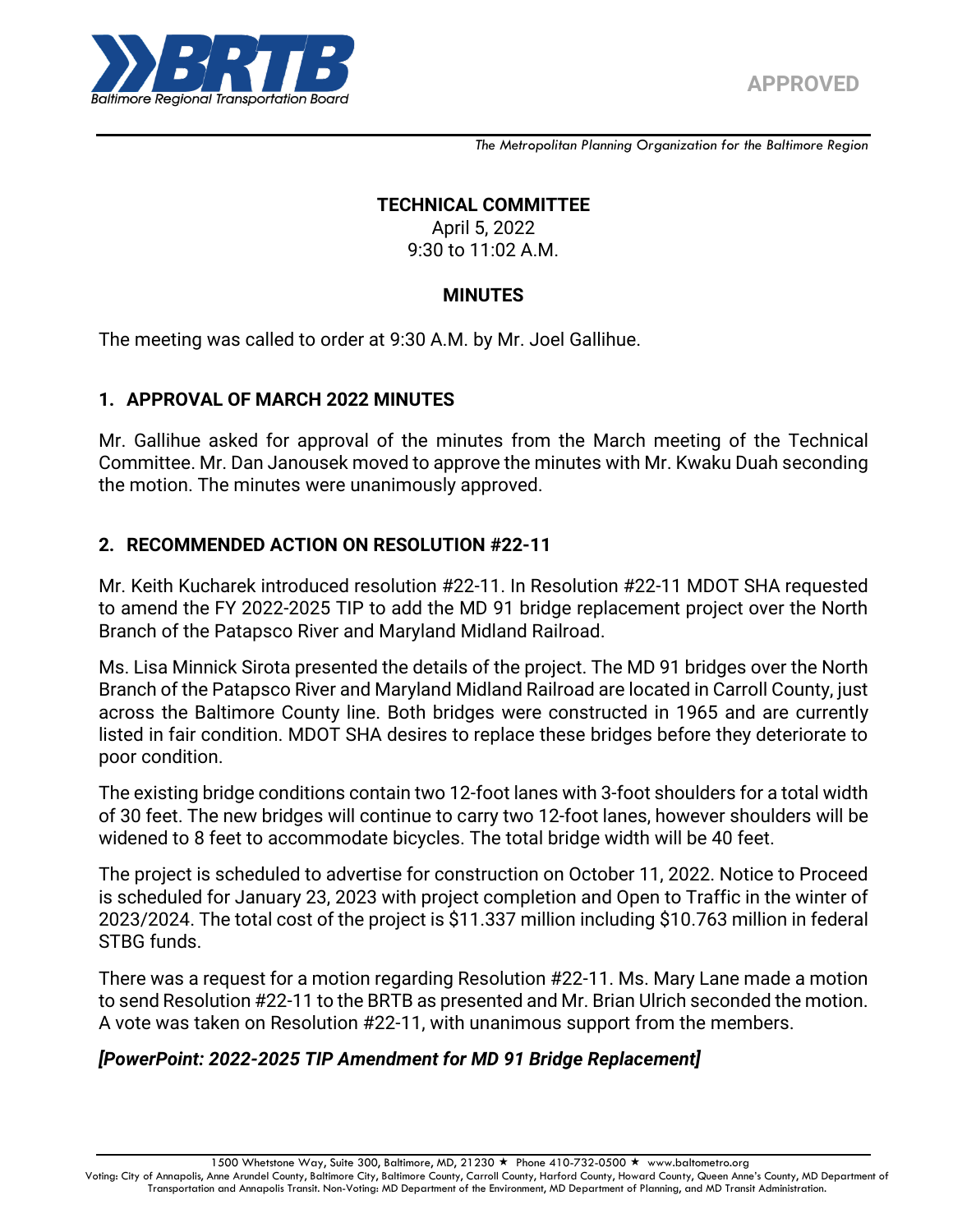# **3. RECOMMENDED ACTION ON RESOLUTION #22-12**

Mr. Todd Lang introduced the resolution to adopt the addendum to the FY 2022-2023 UPWP. Mr. Lang reviewed the amount of funding available, what the source of funding is, and where the dollars are going (BMC, local jurisdictions, or consultants). The updated budget is the primary purpose of the addendum. Mr. Lang also covered the focus areas with available funding, ranging from the regional bike network to a review of Fares, Fees, and Fines.

Mr. Lang described the 30-day comment period and stated that two comments (the Greater Washington Partnership and David Highfield) were submitted. One comment was encouraging the BRTB to pursue rail transit into Carroll County and the other encouraged the BRTB to find a way for all of the tasks to be funded (this referenced tasks that were contingent on approval of BIL funding levels).

Mr. Gallihue asked for a motion from the Committee. Mr. Duah moved to adopt the UPWP Addendum with Mr. Steve Cohoon seconding the motion. Mr. Gallihue asked the members if there was further discussion, Mr. Duah asked if the local funding could be explained in more detail. Mr. Lang described the process that has changed the local funding over the last few years. Mr. Gallihue asked for a roll call vote, the resolution was unanimously approved.

## *[PowerPoint: April Action Items]*

# **4. RECOMMENDED ACTION ON RESOLUTION #22-13**

Ms. Regina Aris shared that the Disadvantaged Business Enterprise goal is set in conjunction with each UPWP. The goal adopted by the BRTB is based on a methodology developed by MDOT. The BRTB piggybacks based on being located in the same or a substantially similar market. The FY 2023 DBE goal is proposed for 26.2 percent.

Mr. Gallihue asked for a motion from the Committee. Mr. Graham Young moved to adopt the DBE goal with Ms. Mary Lane seconding the motion. Mr. Gallihue asked the members if there was further discussion. One member asked to be reminded of the previous goal – it was 31.7%. Mr. Gallihue asked for a roll call vote, the resolution was unanimously approved.

# *[PowerPoint: April Action Items]*

# **5. MDOT SHA COORDINATION AROUND TPM TARGET SETTING**

Ms. Toria Lassiter, MDOT SHA, began the presentation by describing the purpose today was to ensure that MPO partners were aware of the Transportation Asset Management Plan (TAMP) update. This year TAMP Transportation Performance Management Program (TPM) reporting is due. MDOT SHA is looking to continue to work collaboratively to meet federal reporting requirements through information sharing. Ms. Lassiter then filled in the committee on the TAMP. From MAP-21 and FAST Act, a State shall develop a risk-based asset management plan that describes how the NHS will be managed to achieve system performance effectiveness and State DOT targets for asset condition, while managing the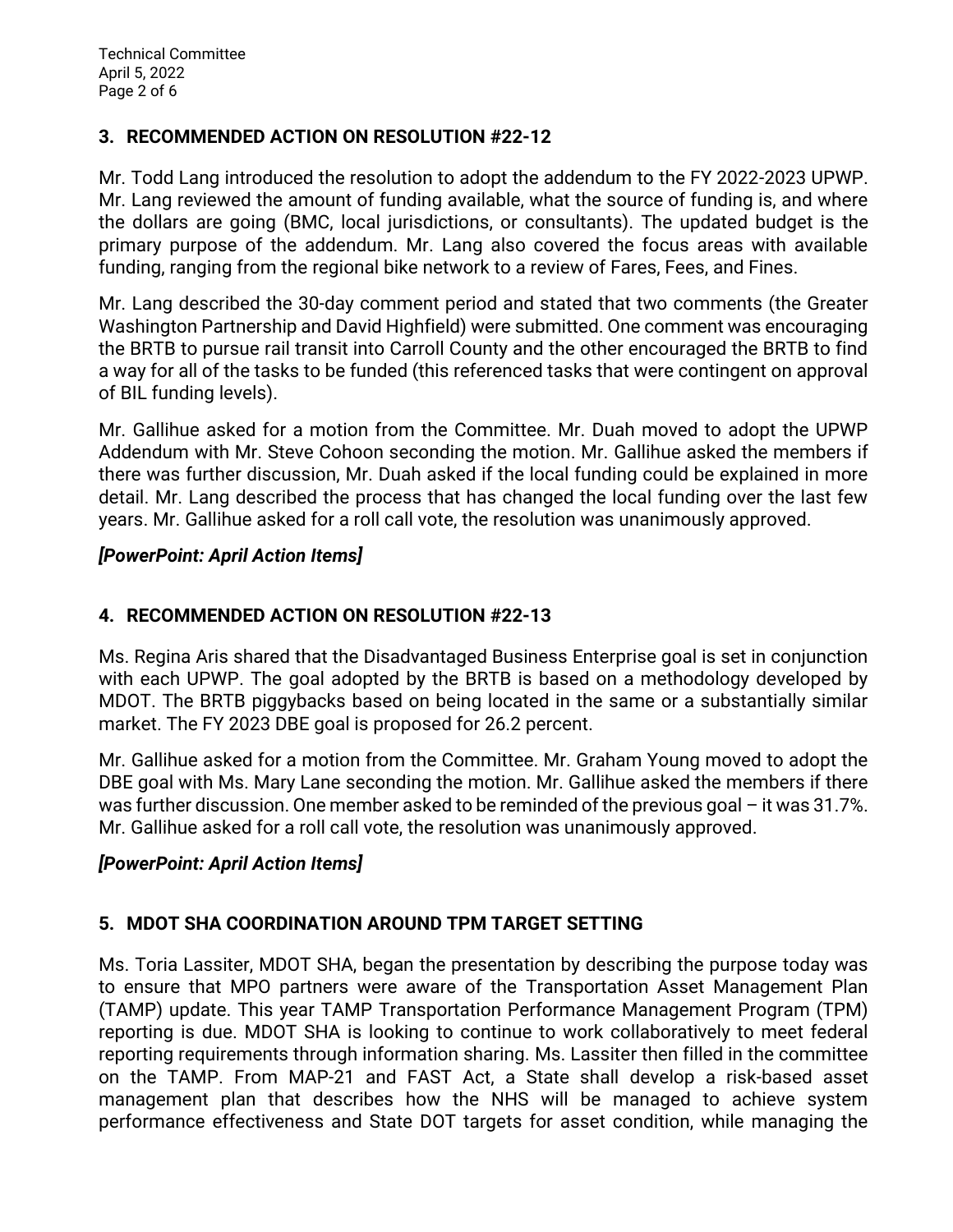Technical Committee April 5, 2022 Page 3 of 6

risks, in a financially responsible manner, at a minimum practicable cost over the life cycle of its assets.

After reporting on the TAMP requirements Ms. Lassiter talked about the update. This effort updates a base TAMP document that was certified by FHWA in 2019 and certified for implementation each year since. Updates are obligated every 4 years. The approach is to leverage most decisions already made for that document, with strategic enhancements on partner coordination processes and risk analysis.

Ms. Lassiter then outlined the TAMP development schedule. Content inputs were completed in February and March, next is gathering financial plan and 2021 spending data by April, then confirming bridge and pavement targets later in April, review Draft TAMP in April/May, a TAMP internal draft in May and a 2022 Final TAMP in October. She went on to detail the performance approach - 2- and 4-year targets align with federal TPM2 Infrastructure Condition performance reporting requirements. For Maryland, the 10-year target is Maryland's "performance objective" based on the philosophy of maintaining current condition levels. Ms. Lassiter wrapped up her presentation by outlining the State/MPO TPM target setting coordination process and the MPO TPM Reporting Requirements.

Mr. Duah asked if there was a relationship between the SHA TAMP and the MTA TAMP. Currently there is no direct linkage, however staff will look at both documents for similar information when they are available later in the year.

## *[PowerPoint: MDOT TAMP TPM Coordination]*

## **6. PRESENTATION: TRAVEL DIFFERENCES BY AGE AND GENDER**

Mr. Robert Berger discussed results from the 2018-2019 Maryland Travel Survey (MTS), specifically, an analysis of travel differences by age and gender. The analysis used Baltimore region, rather than jurisdictional, data.

Mr. Berger noted that between early childhood and middle age, Females make more daily trips than Males. In addition, the difference is most pronounced among 16-17 year olds (2.8 vs 2.4 trips) and 18-44 year olds (3.5 trips vs 3.2 trips). In contrast, he noted that, at all ages, Males travel more daily miles than Females.

In addition, the difference is most pronounced among 16-17 year olds (28.3 miles vs 4.8 miles), 18-44 year olds (38.0 miles vs 35.1 miles), 45-64 year olds (44.3 miles vs 37.7 miles), and Seniors, i.e., 65 years old or older (32.4 miles vs 25.8 miles).

With the exception of Seniors, Males and Females are equally likely to be licensed drivers. Among Seniors, i.e., those 65 years old or older, Males (95%) are somewhat more likely than Females (89%) to be licensed drivers.

Contrasts in trip purpose between Males and Females, pointing out that at most ages, Males make a larger share of work trips than Females, with the largest differences seen among 18- 44 year olds (48.5% vs37.1%) and year olds (44.9% vs 34.3%). At most ages, Females make a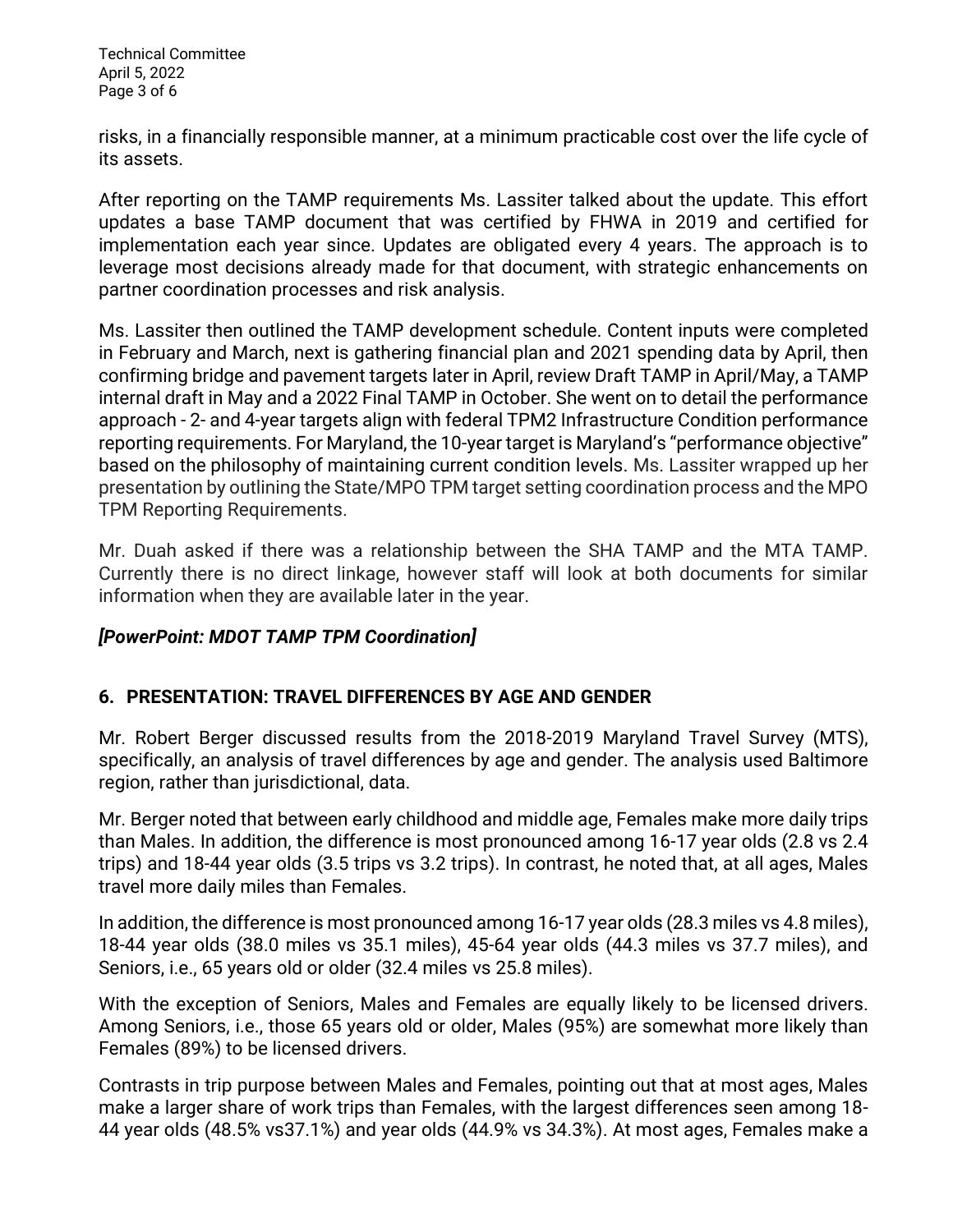Technical Committee April 5, 2022 Page 4 of 6

larger share of trips for Shopping and Meals than Males, with the largest differences are seen among 45-64 year olds (41.6% vs 35.1%) and 13-15 year olds (24.2% vs 17.9%).

Females make a larger share of trips to Drop off or Pick up others than Males. The largest differences are seen among 18-44 year olds (18.4% vs 11.8%). Females also make a slightly larger share of social trips than Males. The largest differences are seen among the elderly, i.e. 65 year olds and older (10.2% vs 7.7%), 16-17 year olds (9.6% vs 8.0%) and year olds (6.4% vs 5.4%)

Trip Purpose: the largest shares of the Male and Female travel days are Work trips, but they represent a much larger share of the distance covered by Males (51.5% vs 39.3%). In contrast, the second largest shares of the Male and Female travel days are Shop/Meal trips, but they represent a much larger share of the distance covered by Females (29.4% vs 23.6%). The third largest shares of the Male and Female travel days are trips to drop off/Pick up others, but they also represent a much larger share of the distance covered by Females (11.2% vs 7.5%). The next largest shares of Male and Female travel days are HealthCare trips, but they also represent a much larger share of the distance covered by Females (6.2% vs 5.0%). He pointed out that School trips represent approximately the same share of the distance covered by Males and Females (4.5% vs 4.6%).He drew the following Conclusion: The paradox that Females make more Daily Trips, while Males travel greater Daily Distances, is explained by the longer work trips of Males.

## *[PowerPoint: Maryland Travel Survey: Age and Gender]*

## **7. UPWP UPDATES**

 **Update on PPP Activity** – Ms. Monica Haines Benkhedda reported that this year the Public Participation Plan (PPP) is being updated. As part of this process staff are planning to do some advanced consultation with interested parties through an online survey. Ms. Haines Benkhedda shared a draft of the survey questions and asked members to add their suggestions this week. A final version of the survey will be created in PublicInput and shared with interested parties and key stakeholders. The results of the survey will be used to inform the update to the PPP policies and public involvement procedures.

Ms. Haines Benkhedda also reported that staff are looking for member support in helping staff recruit volunteers to serve on a newly formed group, Transportation CORE. This is an opportunity for a diverse group of 30-50 stakeholders to be engaged in the regional planning process and serve as a sounding board for regional decision-makers and planning staff. Applications are due April 15 and a link to apply is available at baltometro.org.

Ms. Haines Benkhedda noted that staff have sent an outreach toolkit with a sample enewsletter announcement and social media posts. Staff would appreciate any help members can provide in sharing these messages widely and she thanked those of who have done so already.

## *[Handout: Outreach Toolkit for BRTB Transportation CORE]*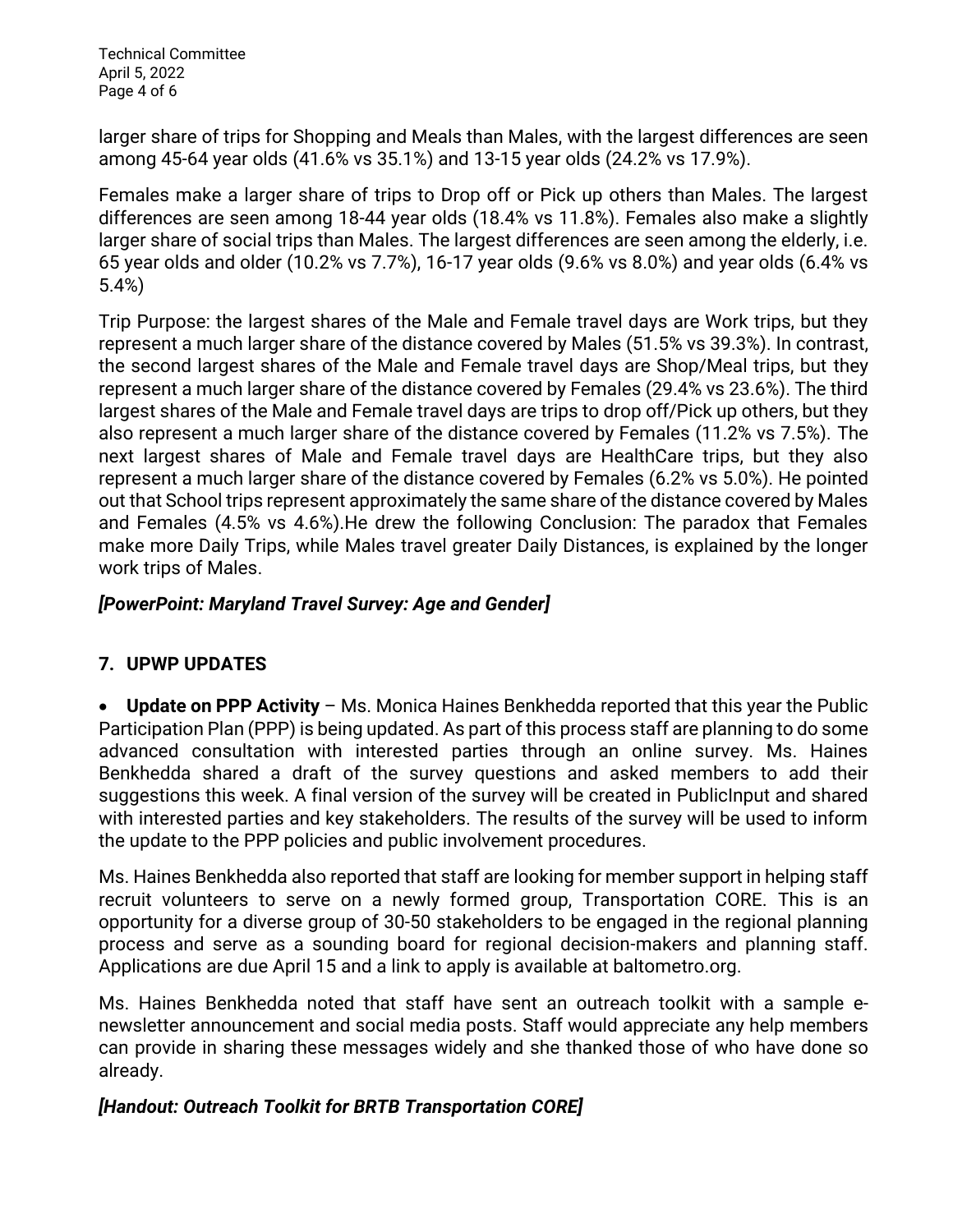**Review of Call for Projects for** *Resilience 2050 -* Mr. Zach Kaufman reviewed the call for projects for *Resilience 2050*. Mr. Kaufman sent an email to all submitting jurisdictions on Monday, April 4. Project submissions are due by Wednesday, June 15. Submittal of candidate projects will be followed by technical scoring of projects by BMC staff, drafting and approving the preferred alternative, and an analysis of the effects of the preferred alternative. The Technical Committee and BRTB are scheduled to vote on *Resilience 2050* in July 2023.

Mr. Kaufman then summarized the requirements for projects in the LRTP. The LRTP must include regionally significant major capital projects. These include any surface transportation investment that is greater than five million dollars (>\$5M) that will increase system capacity or is otherwise determined as regionally significant by the BRTB. LRTP projects not fully funded by FY 2027 must be included in the LRTP, as this is the final year of the TIP that will be considered in July 2023. Thus, the timeframe for *Resilience 2050* extends from FY 2028 through FY 2050. Any project that will be either complete or will have requested all funds by FY 2027 will be included as an "existing and committed" (E&C) project. E&C projects are not part of the LRTP preferred alternative and do not require project submittal forms.

Mr. Kaufman closed with a few notes and resources for TC members.

## *[PowerPoint: Call for Projects for Resilience 2050: Adapting to the Challenges of Tomorrow]*

#### **8. OTHER BUSINESS**

- Ms. Aris addressed survey results for meeting format. A limited number of responses were received, yet there was agreement to begin some level of in-person meetings. Members agreed to participate in-person at the May 3rd meeting and decide on the schedule.
- Mr. Don Halligan mentioned the need for members to assist with interviews scheduled by Valbridge. Members asked for a 1 page summary so that they are prepared for the interviews. Mr. Halligan indicated that he could send that out shortly.

The next meeting will be held on May 5, 2022.

Mr. Gallihue asked for a motion to close the TC meeting. Ms. Lane made a motion which Mr. Cohoon seconded. The meeting adjourned at 11:02 A.M.

## **ATTENDANCE**

#### *Members*

Brian Ulrich – Anne Arundel County Office of Transportation (OOT) Ken Choi – Maryland Department of Planning Patrick McMahon (for Jade Clayton) – Maryland Transit Administration (MDOT MTA) Steve Cohoon – Queen Anne's County Department of Public Works David Cookson – Howard County Office of Transportation Angelica Daniel – Baltimore County Department of Public Works & Transportation Kwaku Duah – Annapolis Department of Transportation